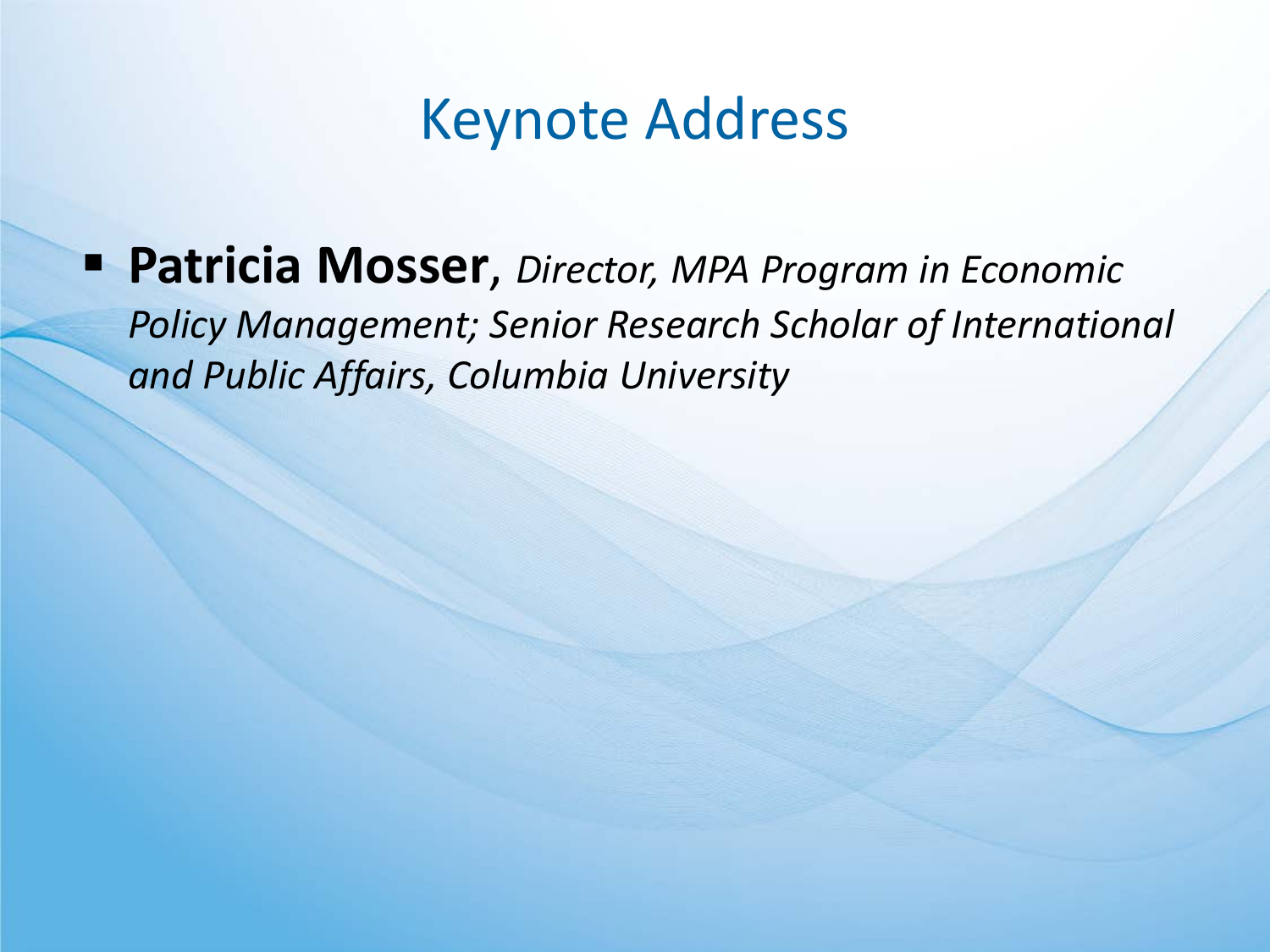## **Cyber Risks to Financial Stability**

Cyber Risk Workshop

Quantitative Supervision and Research Federal Reserve Bank of Richmond, Charlotte Branch

> Patricia C. Mosser Columbia SIPA March 28, 2019

COLUMBIA SIPA School of International and Public Affairs